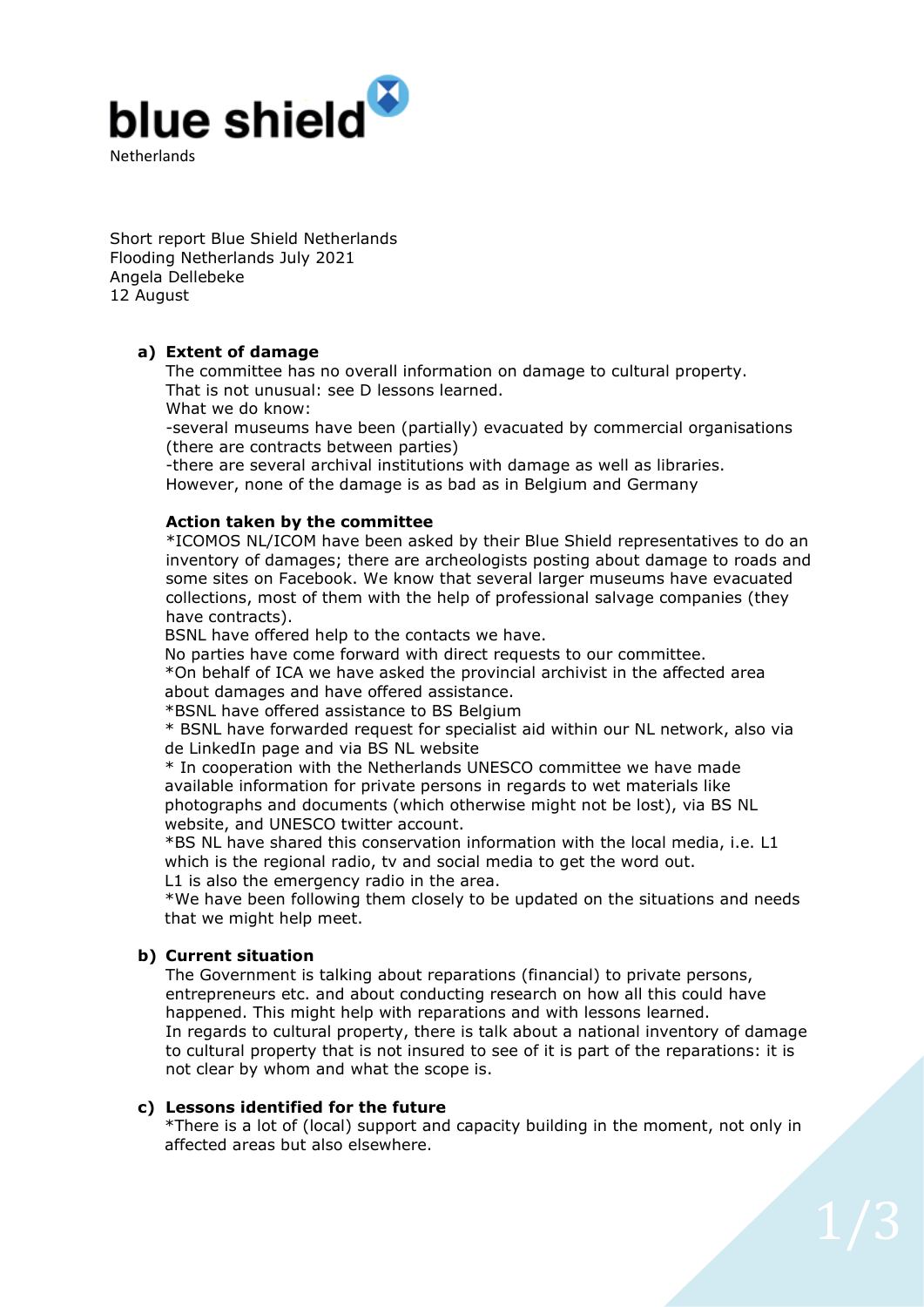

\*The role of BS NL is more behind the scenes than in the affected area itself at this time. The reason is that it is a rather crowded cultural heritage field with a lot of players. That means there are many initiatives, which is good, but it is not so easy to have an overall analysis of what is done/needed etc.

\* This is one of the things we have been addressing for some time; this current disaster might move that forward. In these cases, it is not evident that "culture cannot wait" - you have to recognize that politics are in play and that you have to find a way to 'go with that flow' to actually get stuff moving.

 At times when nothing major is happening the need to get organized does not necessarily hold its ground on the political agenda and there is a very short window of opportunity to get things moving in the aftermath of an incident.

\*Give people/organizations in the affected area time to collect themselves to be able to state what they need at the time they need it. You might want to be there straight away but it is also helpful to let them know you are there when/if needed. That we feel an urgency to do something does not always mean that you have an active role.

\* It helped BS NL to have good relationships with different types of organizations in order to get information from all sides and to be able to define what type of assistance we could offer. It is clear to us that we have to look at each disaster in some sort of framework: what is actually happening, who do we know or need to contact to inform about what we can do, what don't we do because it is already being done by others etc.

It is important to think about that and not wiggle your way in the crisis because you must be seen doing something. This is critical – actions must be well considered and measured, and social media should not be used just to give the impression an organization is leading all activity. A lack of posts does not mean a lack of useful action.